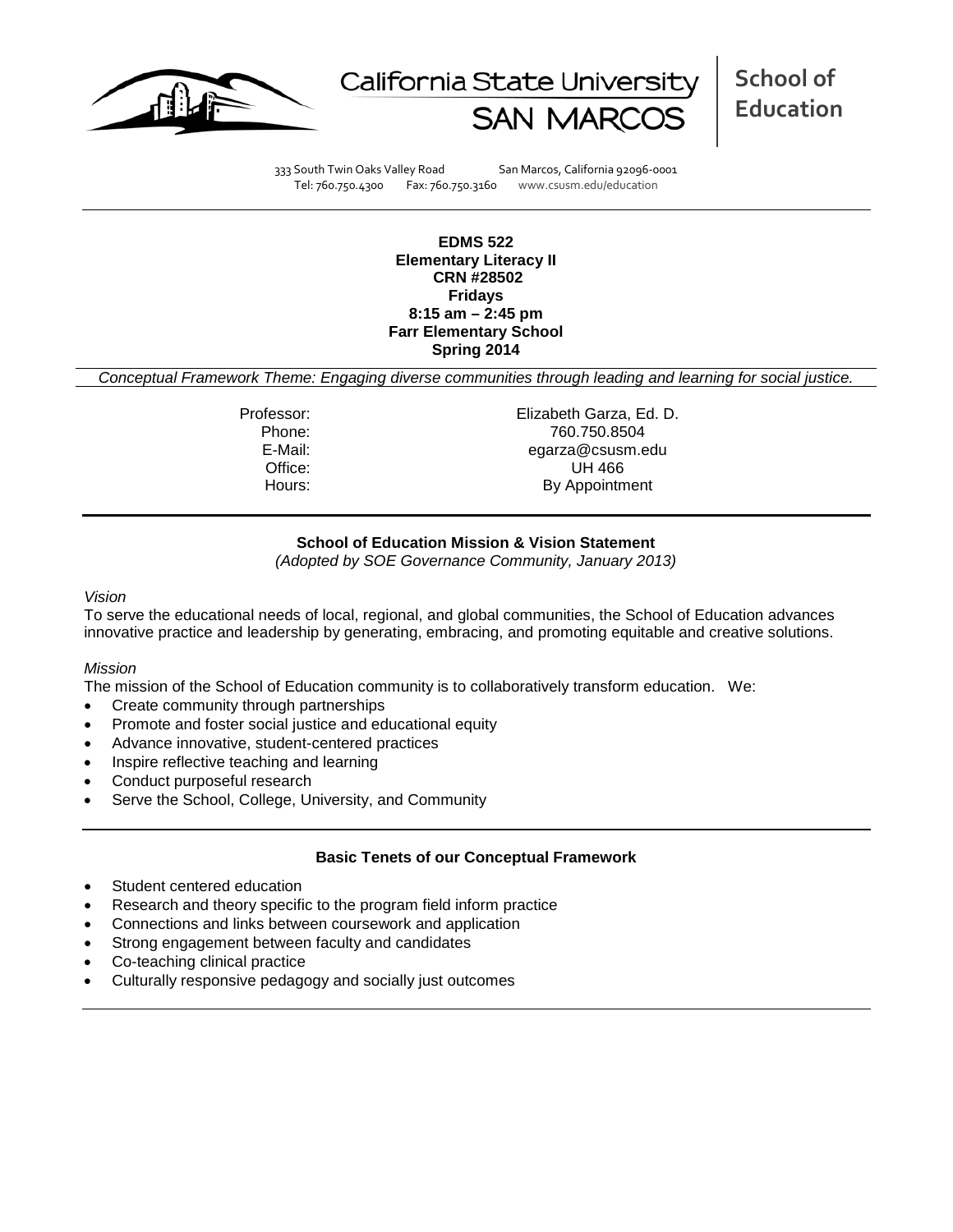# **COURSE DESCRIPTION**

Focuses on developing an advanced understanding of theory, methodology, and assessment of English Language Arts and second language learning in integrated and inclusive elementary and middle school classrooms. *Prerequisite: EDMS 521.*

# **California Teaching Commission Standards Alignment**

The course objectives, assignments, and assessments have been aligned with the CTC standards for Multiple Subjects Credential. The following standards are a primary emphasis for this course:

- 3- Relationship between theory and practice
- 4- Pedagogical thought and reflective practice
- 5- Equity, Diversity & Access
- 7-A: Multiple Subject Reading, Writing, and Related Language Instruction in English

#### **Course Prerequisites**

Admission to the Multiple Subject Teacher Credential Program.

### **Course Objectives**

#### *Knowledge* –

Teacher candidates will:

- Gain an understanding of how a first and second language is acquired.
- Gain an understanding of the reading process and its relationship to thought, language and learning and the knowledge of reading content including: word analysis, fluency, vocabulary- academic language- and background knowledge, reading comprehension, literary response and analysis.
- Gain understanding of how to learn to read and write in first and second languages.
- Become familiar with how to "deliver a comprehensive program of systematic, explicit instruction in reading, writing, listening, and speaking aligned to the state adopted English Language Arts Content Standards and the Reading/Language Arts Framework (2007).
- Become familiar with "multiple monitoring measures within the three basic types of assessments to determine students' progress towards state adopted content standards."
- Become familiar with "differentiated reading instruction and interventions to meet the needs of the *full range of learners (including struggling readers, students with special needs, English learners, speakers of non-standard English, and advanced learners)* who have varied reading levels and language backgrounds."

#### *Skills* –

Teacher candidates will:

- Become sensitive observers of children's language using behaviors.
- "Demonstrate knowledge and ability to utilize multiple monitoring measures within the three basic types of assessments to determine students' progress towards state adopted content standards: entry level assessment for instructional planning, monitoring student progress, post test or summative assessment."
- "Be able to analyze and interpret results [of children's reading and writing behaviors] to plan effective and differentiated instruction and interventions."
- "Demonstrate knowledge of components of effective instructional delivery in reading, writing and listening and speaking."
- Develop the ability to select appropriate materials and instructional strategies to meet the individual needs of students and use "State Board of Education (SBE)-adopted core instructional materials for both instruction and intervention."
- Develop the ability to differentiate literacy instruction in order to provide Universal Access.
- Learn how to organize the classroom for teaching reading and writing to the *full range of learners (including struggling readers, students with special needs, English learners, speakers of non-standard English, and advanced learners)* who have varied reading levels and language backgrounds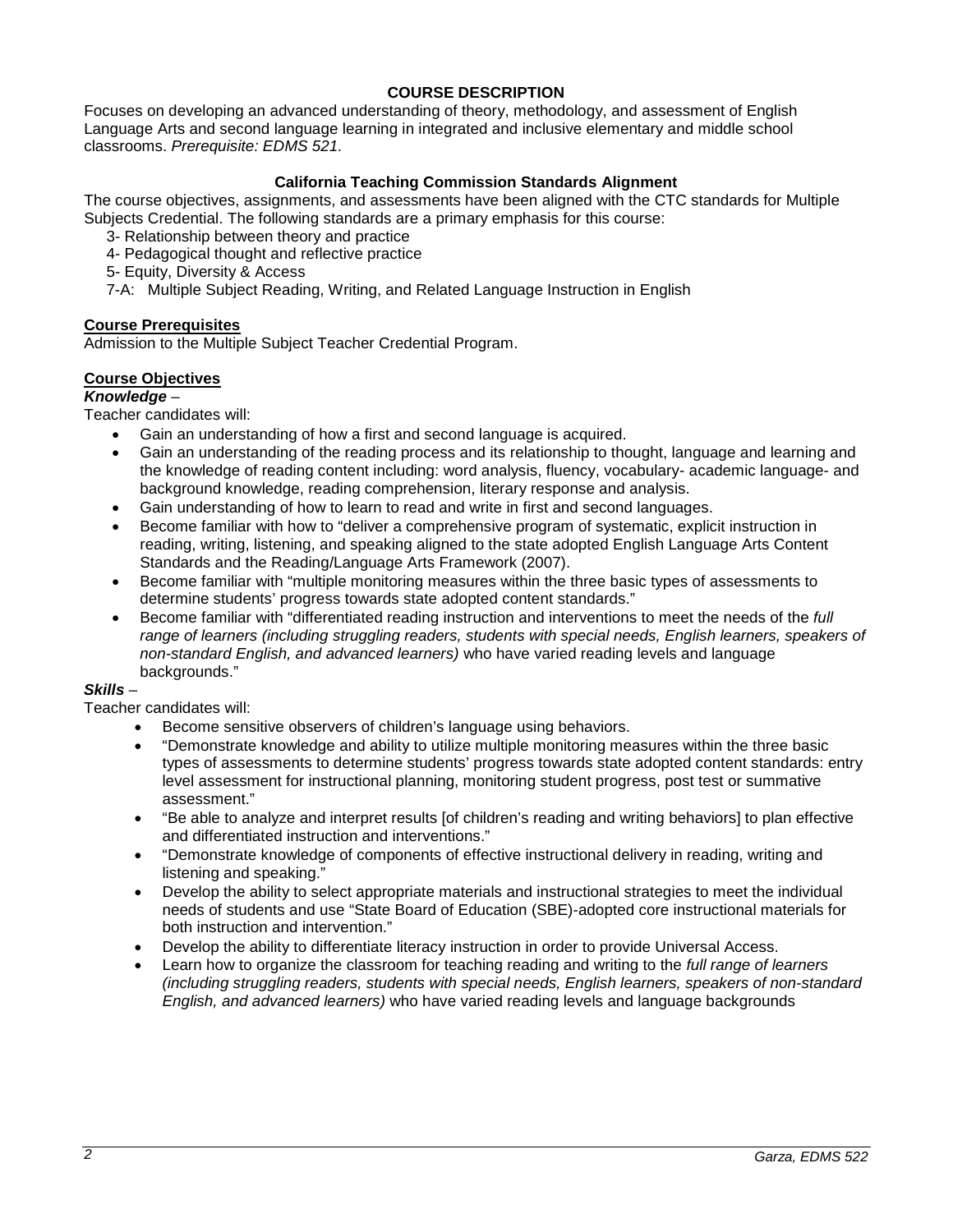# *Attitudes and Values* –

Teacher candidates will:

- Develop an appreciation for the natural language abilities children possess for processing and producing print.
- To appreciate the need and value of integrating reading writing into all curricular areas
- Affirm the importance of a rich environment for an effective language arts program.
- Develop a sensitivity to and appreciation for culturally and linguistically diverse learners.
- Develop a sensitivity to and appreciation for the importance of reading and writing for students' own personal and professional growth.
- Develop a respect for each student, his/her abilities and background and the student's right to instruction that meets his/her individual needs.

(2007). *Reading/ Language Arts Framework for California Public Schools*. California Department of Education, Sacramento.

### **Required Texts**

Provide complete access information on texts and readings. Be sure that you have ordered these through the bookstore or have provided adequate information on how to obtain (ISBN number, etc.)

### **TaskStream account (if applicable).**

#### *Do not list any materials you are not going to use.*

# **INFUSED COMPETENCIES**

#### **Authorization to Teach English Learners**

This credential program has been specifically designed to prepare teachers for the diversity of languages often encountered in California public school classrooms. The authorization to teach English learners is met through the infusion of content and experiences within the credential program, as well as additional coursework. Candidates successfully completing this program receive a credential with authorization to teach English learners. *(Approved by CCTC in SB 2042 Program Standards, August 02)*

#### **Special Education**

Consistent with the intent to offer a seamless teaching credential in the School of Education, this course demonstrates the collaborative infusion of special education competencies reflecting inclusive educational practices.

#### **Technology**

This course infuses technology competencies to prepare candidates to use technology, emphasizing use in both teaching practice and student learning.

# **STUDENT LEARNING OUTCOMES**

#### **Teacher Performance Expectation (TPE) Competencies**

Teacher Performance Expectations are standards for student teachers. This course is designed to help teachers seeking the Multiple Subjects Credential to develop the skills, knowledge, and attitudes necessary to assist schools and districts implement effective programs for all students. The successful candidate will be able to merge theory and practice in order to realize a comprehensive and extensive educational program for all students.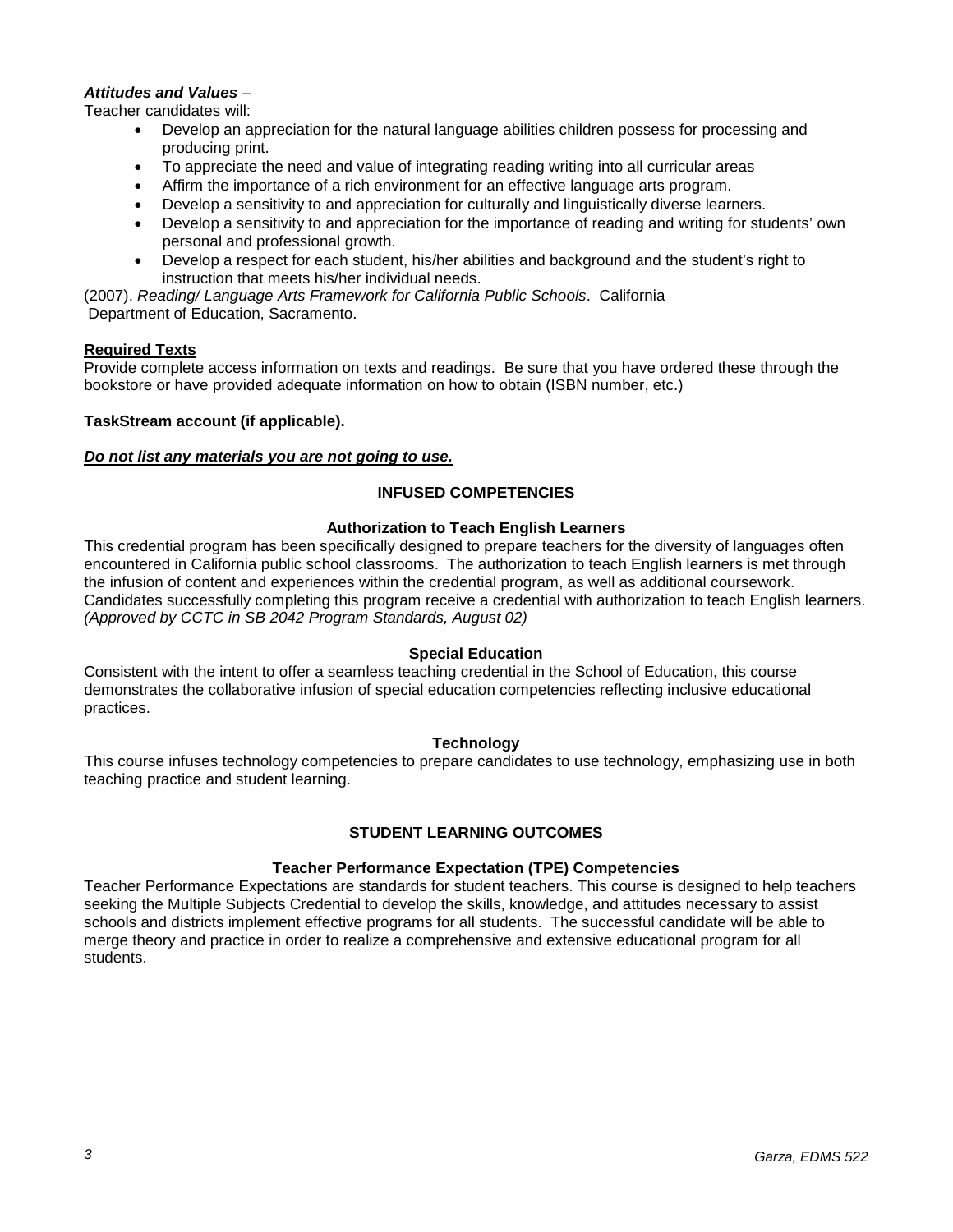#### **California Teacher Performance Assessment (CalTPA)**

Beginning July 1, 2008 all California credential candidates must successfully complete a state-approved system of teacher performance assessment (TPA), to be embedded in the credential program of preparation. At CSUSM this assessment system is called the CalTPA or the TPA for short.

To assist your successful completion of the TPA, a series of informational seminars are offered over the course of the program. TPA related questions and logistical concerns are to be addressed during the seminars. Your attendance to TPA seminars will greatly contribute to your success on the assessment.

Additionally, SoE classes use common pedagogical language, lesson plans (lesson designs), and unit plans (unit designs) in order to support and ensure your success on the TPA and more importantly in your credential program.

The CalTPA Candidate Handbook, TPA seminar schedule, and other TPA support materials can be found on the SoE website: <http://www.csusm.edu/education/CalTPA/ProgramMaterialsTPA.html>

# **GENERAL CONSIDERATIONS**

#### **Assessment of Professional Dispositions**

Assessing a candidate's dispositions within a professional preparation program is recognition that teaching and working with learners of all ages requires not only specific content knowledge and pedagogical skills, but positive attitudes about multiple dimensions of the profession. The School of Education has identified six dispositions – social justice and equity, collaboration, critical thinking, professional ethics, reflective teaching and learning, and life-long learning—and developed an assessment rubric. For each dispositional element, there are three levels of performance - *unacceptable*, *initial target*, and *advanced target*. The description and rubric for the three levels of performance offer measurable behaviors and examples.

The assessment is designed to provide candidates with ongoing feedback for their growth in professional dispositions and includes a self-assessment by the candidate. The dispositions and rubric are presented, explained and assessed in one or more designated courses in each program as well as in clinical practice. Based upon assessment feedback candidates will compose a reflection that becomes part of the candidate's Teaching Performance Expectation portfolio. Candidates are expected to meet the level of *initial target* during the program.

#### **Students with Disabilities Requiring Reasonable Accommodations**

Candidates with disabilities who require reasonable accommodations must be approved for services by providing appropriate and recent documentation to the Office of Disable Student Services (DSS). This office is located in Craven Hall 4300, and can be contacted by phone at (760) 750-4905, or TTY (760) 750-4909. Candidates authorized by DSS to receive reasonable accommodations should meet with their instructor during office hours or, in order to ensure confidentiality, in a more private setting.

#### **CSUSM Academic Honesty Policy**

"Students will be expected to adhere to standards of academic honesty and integrity, as outlined in the Student Academic Honesty Policy. All written work and oral presentation assignments must be original work. All ideas/materials that are borrowed from other sources must have appropriate references to the original sources. Any quoted material should give credit to the source and be punctuated with quotation marks.

Students are responsible for honest completion of their work including examinations. There will be no tolerance for infractions. If you believe there has been an infraction by someone in the class, please bring it to the instructor's attention. The instructor reserves the right to discipline any student for academic dishonesty in accordance with the general rules and regulations of the university. Disciplinary action may include the lowering of grades and/or the assignment of a failing grade for an exam, assignment, or the class as a whole."

Incidents of Academic Dishonesty will be reported to the Dean of Students. Sanctions at the University level may include suspension or expulsion from the University.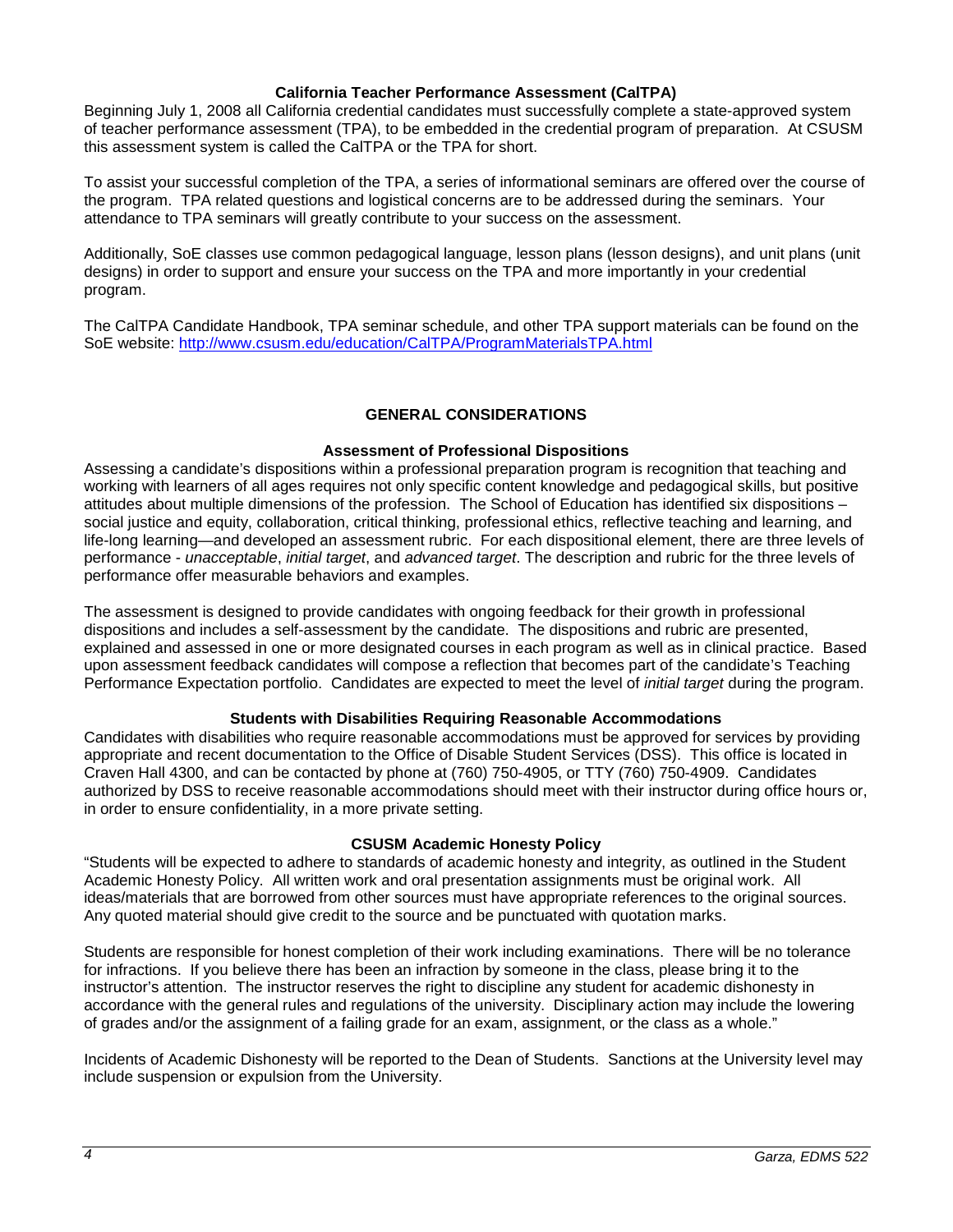## **Plagiarism:**

As an educator, it is expected that each candidate will do his/her own work, and contribute equally to group projects and processes. Plagiarism or cheating is unacceptable under any circumstances. If you are in doubt about whether your work is paraphrased or plagiarized see the Plagiarism Prevention for Students website [http://library.csusm.edu/plagiarism/index.html.](http://library.csusm.edu/plagiarism/index.html) If there are questions about academic honesty, please consult the University catalog.

## **All University Writing Requirement**

Writing requirements for this class will be met as described in the assignments. Every course at the university, including this one, must have a writing requirement of at least 2500 words.

#### **Use of Technology**

Candidates are expected to demonstrate competency in the use of various forms of technology (i.e. word processing, electronic mail, Moodle, use of the Internet, and/or multimedia presentations). Specific requirements for course assignments with regard to technology are at the discretion of the instructor. Keep a digital copy of all assignments for use in your teaching portfolio. All assignments will be submitted online, and some will be submitted in hard copy as well. Details will be given in class.

#### **Electronic Communication Protocol**

Electronic correspondence is a part of your professional interactions. If you need to contact the instructor, e-mail is often the easiest way to do so. It is my intention to respond to all received e-mails in a timely manner. Please be reminded that e-mail and on-line discussions are a very specific form of communication, with their own nuances and etiquette. For instance, electronic messages sent in all upper case (or lower case) letters, major typos, or slang, often communicate more than the sender originally intended. With that said, please be mindful of all e-mail and on-line discussion messages you send to your colleagues, to faculty members in the School of Education, or to persons within the greater educational community. All electronic messages should be crafted with professionalism and care.

Things to consider:

- Would I say in person what this electronic message specifically says?
- How could this message be misconstrued?
- Does this message represent my highest self?
- Am I sending this electronic message to avoid a face-to-face conversation?

In addition, if there is ever a concern with an electronic message sent to you, please talk with the author in person in order to correct any confusion.

#### **COURSE REQUIREMENTS**

#### **Grading Standards**

In order to earn a teaching credential from the state of California, you must maintain a B average (3.0 GPA) and cannot receive below a C+ in any course in your teacher education program.

|      |       | A | 93-100 | А-   | 90-92 |
|------|-------|---|--------|------|-------|
| $B+$ | 87-89 | B | 83-86  | В-   | 80-82 |
| $C+$ | 77-79 | С | 73-76  | $c-$ | 70-72 |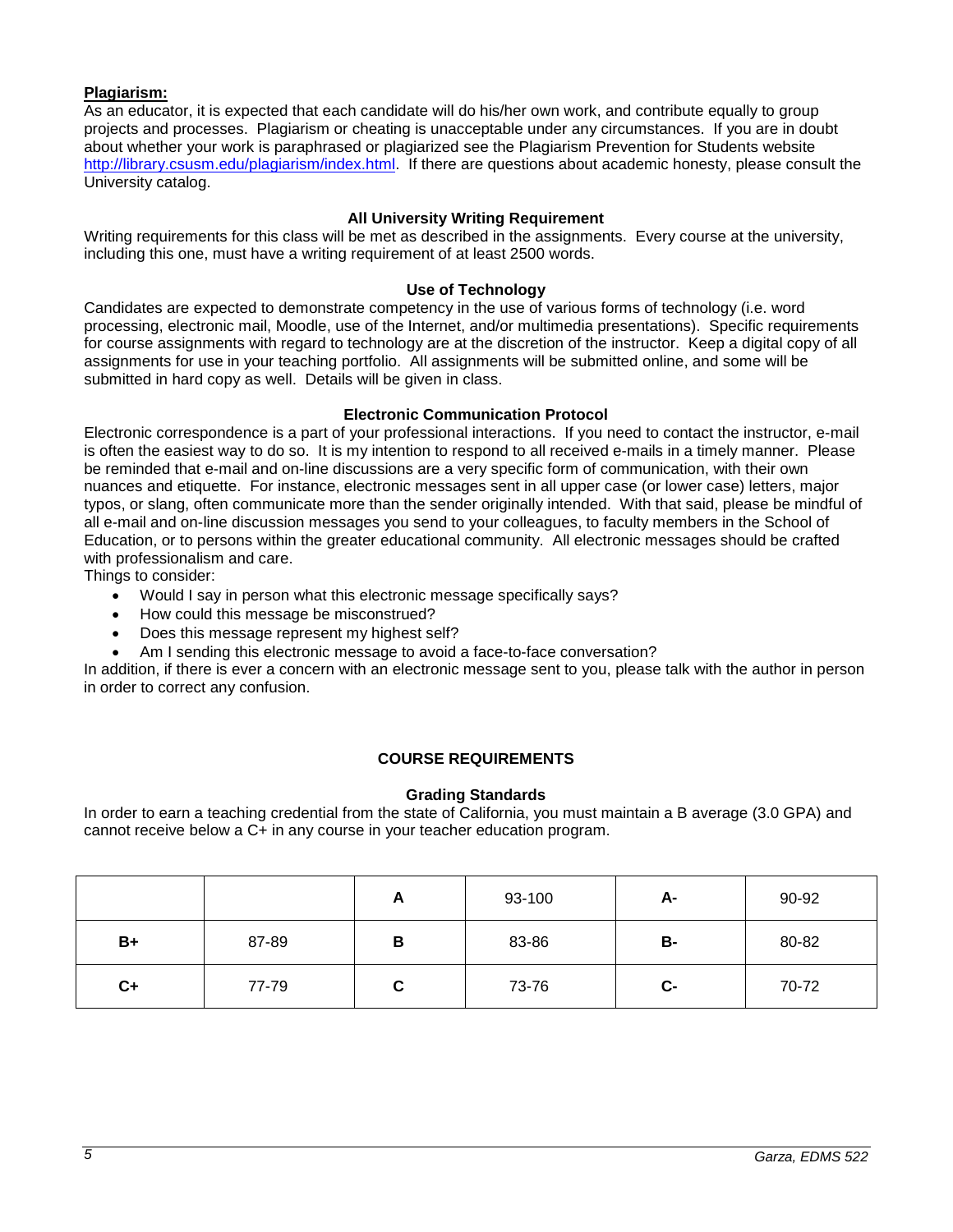#### **School of Education Attendance Policy**

Due to the dynamic and interactive nature of courses in the School of Education, all students are expected to attend all classes and participate actively. At a minimum, students must attend more than 80% of class time, or s/he may not receive a passing grade for the course at the discretion of the instructor. Individual instructors may adopt more stringent attendance requirements. *(Adopted by the SOE Governance Community, December, 1997)*  Should a student have extenuating circumstances, s/he should contact the instructor as soon as possible. *Students missing more than two class sessions will not earn a passing grade*. Illness and emergencies are considered on a case-by-case basis. However, notifying the instructor does not excuse students from assignments nor the attendance policy.

### **Required Texts:**

- D. Ray Reutzel and Robert B. Cooter, Jr. (**6th Edition**) The Essentials of Teaching Children to Read: The Teacher makes the Difference Pearson (ISBN 13: 978-0-13-256606-3) http://www.amazon.com/Teaching-Children-Read-Teacher-Difference/dp/0132566060/ref=pd\_sxp\_f\_i/183-2289243-0454962
- Jerry Johns (2008 or any recent edition). *Basic Reading Inventory* (ISBN: 9780757551277 for the  $10^{th}$  Edition)
- Zarrillo, James. (2010) Ready for Revised RICA: A Test Prep Guide (**3rd Edition**) (ISBN: 9780137008681) (\$ 30 new)

#### **Recommended Texts**

Gail E. Tompkins. 50 Literacy Strategies: Step by Step  $4<sup>th</sup>$  edition (ISBN-10: 013294491X); (\$ 30).

#### **COURSE ASSIGNMENTS**

Students are expected to: keep a digital copy of all assignments, complete assigned readings *prior* to the class sessions, edit word-processed assignments prior to submission, use American Psychological Association (APA) format and turn assignments in on time. Points will be deducted if assignments are submitted late (10% penalty per day late; no credit will be awarded if the assignment is one week late).

| <b>Assignments</b>                   | <b>Percentages</b> |
|--------------------------------------|--------------------|
| Read Across America Literacy Project | 20%                |
| <b>Literature Circles</b>            | 20%                |
| In-Class Workshop Activities         | 30%                |
| <b>Literacy Case Study</b>           | 30%                |

#### **IN-CLASS WORKSHOP ACTIVITIES**

For these workshop activities, Candidates may choose to work individually or in a pair with 1 other person. In a couple activities it is highly recommended to work with a partner.

#### **If-Then Thinking Chart**

Candidates complete an "If-Then" thinking chart for *two* of the following literacy topics: vocabulary, academic language or writing. Each chart must list at least 3 distinct needs students might experience for one given topic. For each need, TCs must list at 2 to 3 different strategies that a teacher could use to help the student in the areas of need. Finally, TCs must pick one strategy and write a concise but salient rationale for why this strategy would work. Examples are posted on cougar course. The completed charts are submitted to the *IF-Then Thinking* assignment tab on cougar course.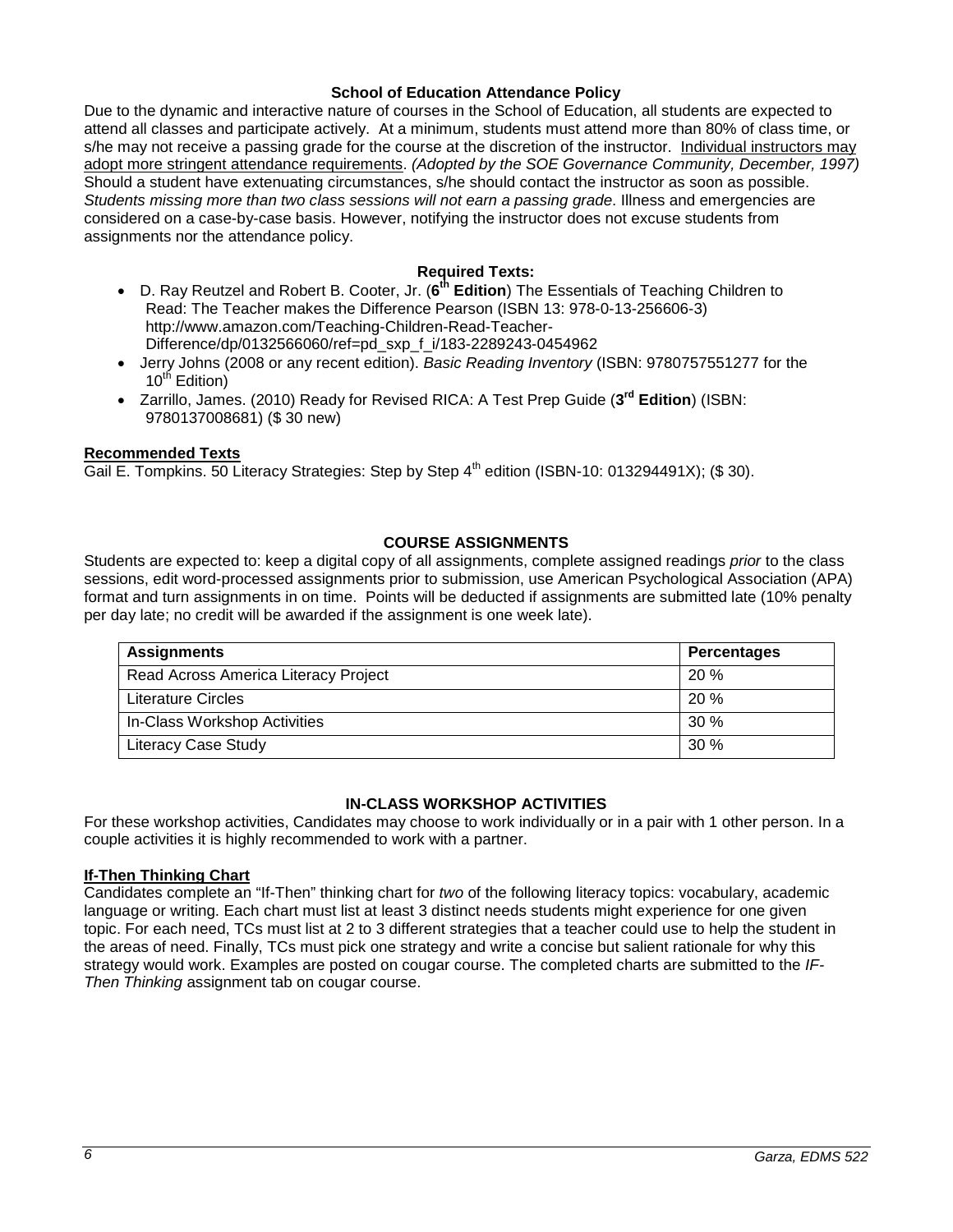### **IF-THEN Chart Template**

| Literacy<br><b>TOPIC</b> | IF<br>Student has this learning<br>need | <b>THEN</b><br>Try using one of these two<br>strategies | Rationale<br>I picked the strategy<br>and it will work<br>because |
|--------------------------|-----------------------------------------|---------------------------------------------------------|-------------------------------------------------------------------|
|                          |                                         |                                                         |                                                                   |
|                          |                                         |                                                         |                                                                   |
|                          |                                         |                                                         |                                                                   |

# **R.A.F.T.S. Writing**

In *Using the RAFT Writing Strategy*, on the readwritethink.org website, Cathy Allen Simon shares the value of the R.A.F.T. strategy. "RAFT is a writing strategy that helps students understand their role as a writer and… helps students focus on the audience they will address, the varied formats for writing, and the topic they'll be writing about… Developing a sense of audience and purpose in writing, in all communication, is an important part of growth as a writer."www.readwritethink.org/professional- [development/strategy-guides/using-raft](http://www.readwritethink.org/professional-%20development/strategy-guides/using-raft-writing-strategy-30625.html)[writing-strategy-30625.html.](http://www.readwritethink.org/professional-%20development/strategy-guides/using-raft-writing-strategy-30625.html) In *6+1 Traits of Writing*, Ruth Culham (2003) explains that RAFTS is a strategy that helps writers to narrow the focus of their idea for writing. "It provides a structure for thinking about the main idea, yet allows the writer plenty of elbow room to play with the ideas, narrow the focus, and write about something quite specific" (p. 55).

In this Workshop Activity, it is recommended that Candidates work together with a partner to select two texts (a narrative and an expository text related to socials studies) and design a R.A.F.T.S. writing prompt for each text. The partnership posts their two R.A.F.T.S. prompts to the *RAFTS forum* on cougar course, making sure to title it with their names. Then, the partnership finds a second partner pair to work with. The two partnerships share and review each other's R.A.F.T.S. Each partnership writes one review of the other partner pair's R.A.F.T.S. and posts it as a comment on the *RAFTS forum* on cougar course. The reviews should include answers the following questions: To what extent are the R.A.F.T.S. prompts clear and comprehensible? What is something that works particularly well in each of the 2 R.A.F.T.S. prompts? What alternative might you suggest for any of the R.A.F.T.S. components in either of the 2 prompts? How will the R.A.F.T.S. prompts support students to narrow the focus and purpose of their writing for each writing task?

#### **Writing Instruction Strategy Demonstration and Report**

Candidates demonstrate (model) writing strategies for teaching writing with academic language. Each Candidate is assigned a writing instructional strategy or may select a strategy to use upon instructor approval. Candidates may work with a partner or individually. Candidates use the "Report Guide" to organize their explanation of the writing instruction strategy, including a photo of the strategy being demonstrated. The report is submitted to the *Writing Demo assignment tab*.

#### **Report Guide**

Name the strategy & explain its purpose to support student in a specific area writing development

A photo of the strategy being demonstrated, including materials being used…)

#### **Expository Fluency (BRFR)**

In *Teaching Children to Read*, Reutzel and Cooter (2012), explain how the "Before Reading Fluency Routine" helps students with reading textbooks. "It acquaints them with the new vocabulary found in the textbook chapter and the author's style while improving their rapid identification of new words" (p. 521)

In this Workshop Activity, Candidates select a passage, such as the end of chapter summary, directly from a social studies or science textbook. Then, they develop the "Before Reading Fluency Routine" week long plan  $(p. 533, steps 1 – 7)$  for their chosen text, making sure to specify the words, phrases and sentence structures to focus on. Templates for the activity are on cougar course or in the text. The completed plan is submitted to the *BRFR assignment tab* on cougar course.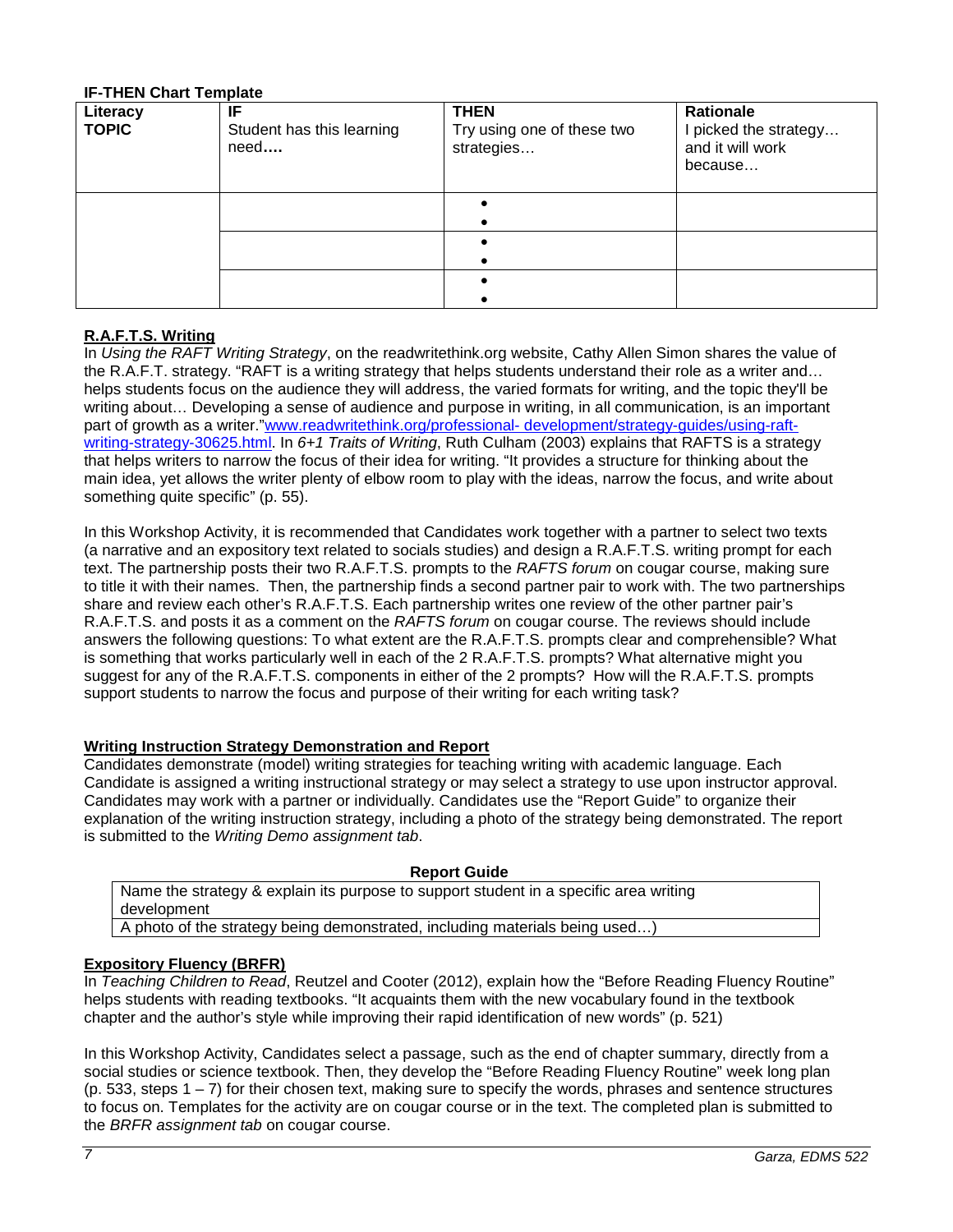# **Expository Vocabulary**

Candidates become familiar with and practice developing and using strategies for academic vocabulary related to the content areas. For their chosen social studies big idea topic, Candidates develop an AW2 (pp. 229-231, 531), a BKA (p. 434), and a VKS (pp. 523, 524). Templates for each activity are on cougar course or in the text. The Candidate demonstrates the vocabulary activities to at least one peer. The completed materials are submitted to the *Expository Vocabulary forum* on cougar course with the Candidate's name(s) in the title. The peer who saw the demonstration must submit a comment to the post on the forum.

# **Expository Retelling (SWR)**

It is recommended that Candidates work with a partner for this assignment. Candidate partners practice using the strategic approach, "From G.O., to Paragraph to Essay" for the "structure for written retellings" (SWR, pp. 511, 512, 357). It is highly recommended that Candidates use an informational text related to their social studies big idea topic. Using information form an expository text, Candidates develop and demonstrate the procedure to another partner pair. Post to the *SWR forum* and comment on the demonstration by the partnership.

#### **Report Guide**

The name of the informational topic and/or the expository text used for the retelling A photo of the strategy being demonstrated, including the materials being used Partners comment on each other's demonstrations: How do your rate the partnership's demonstration? How might a teacher use the SWR approach to *assess* students' expository comprehension of this informational text? How might a teacher use the SWR approach to *teach* the students comprehension and writing summaries?

# **LITERACY CASE STUDY**

The Literacy Case Study is described in detail in the Literacy Case Study Handbook available on cougar course. This assignment focuses on the analysis of student performance data to inform the development of instructional planning in reading. Candidates conduct literacy assessments with *one* child who is a reader, analyze and interpret the resulting data, describe the child's strengths and needs in reading and develop recommendations and a plan of instruction with specific instructional strategies to support the child's progress in reading. Please note that the case study child **must** already be reading. It is recommended that s/he be in the upper elementary grades (3 – 6) and be reading below his/her current grade level. The completed assessment forms are placed in the appendix handed in to the professor, including a parent permission (consent) form. All sections of the case study (listed below) must be combined in one document to be submitted to cougar course.

|                                   | Literacy Case Study checklist (see handbook for descriptions, graphic organizers & rubrics) |
|-----------------------------------|---------------------------------------------------------------------------------------------|
| $\Box$                            | Student Profile: (paragraph summary based on items listed in handbook)                      |
| $\begin{bmatrix} \end{bmatrix}$   | Anecdotal Notes / Teacher's notes: (at least 3 notes)                                       |
| $\begin{bmatrix} 1 \end{bmatrix}$ | Reading Attitude Survey: (summary of findings)                                              |
| $\begin{bmatrix} 1 \end{bmatrix}$ | Writing Sample Analysis: (rubric score accompanied by example/evidence)                     |
| $\begin{bmatrix} \end{bmatrix}$   | Other (optional)                                                                            |
| $\begin{bmatrix} \end{bmatrix}$   | IRI Word Recognition: (table of levels for independent, instructional, frustration)         |
| $\begin{bmatrix} 1 \end{bmatrix}$ | IRI Comprehension: (table of levels for independent, instructional, frustration)            |
| $\begin{bmatrix} 1 \end{bmatrix}$ | Data Analysis Grid                                                                          |
| $\Box$                            | Description of Student's Literacy strengths: (paragraph summary)                            |
| $\begin{bmatrix} 1 \end{bmatrix}$ | Description of Student's Literacy needs: (paragraph summary)                                |
| $\begin{bmatrix} 1 \end{bmatrix}$ | Recommendations (use graphic organizer in handbook to organize this section)                |
| $\begin{bmatrix} 1 \end{bmatrix}$ | Instructional plan                                                                          |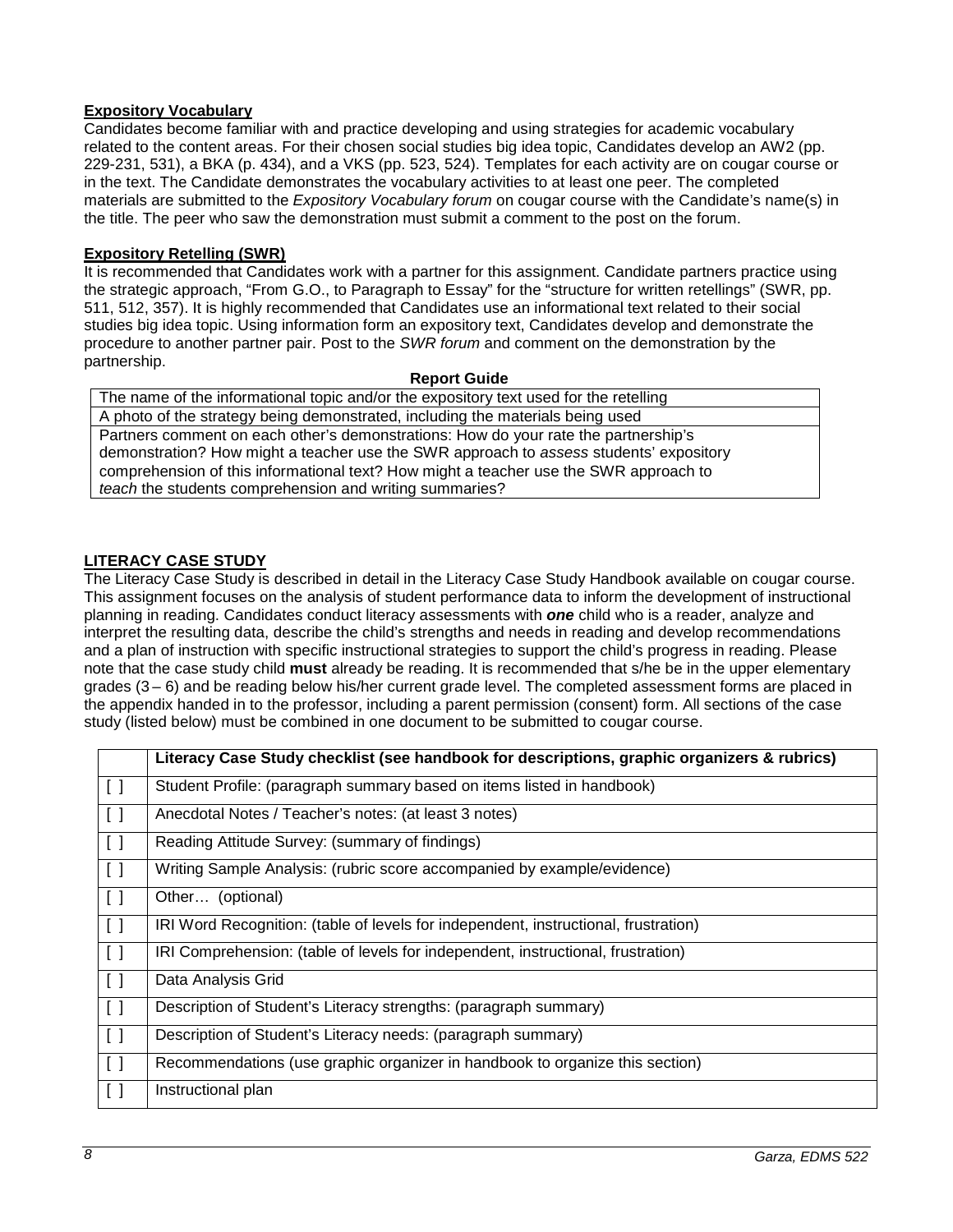**Case Study Instructional Plan Template:**

| "If then"           | <u>0000 0000, monaccoman ran romplato.</u> |            | <b>Student</b>                                 | <b>Independent Practice</b> |
|---------------------|--------------------------------------------|------------|------------------------------------------------|-----------------------------|
| objective<br>$\geq$ | <b>Explanation &gt;</b>                    | Modeling > | practice<br>$\geq$<br>with teacher<br>guidance | &<br><b>Assessment</b>      |
|                     |                                            |            |                                                |                             |
|                     |                                            |            |                                                |                             |
|                     |                                            |            |                                                |                             |
|                     |                                            |            |                                                |                             |

# **LITERATURE CIRCLE**

### *Examples of Literature Circle Roles*

| 1) Discussion Director | 2) Passage Master | 3) Word Wizard  |
|------------------------|-------------------|-----------------|
| 4) Connector           | 5) Summarizer     | 6) Investigator |

For this assignment, candidates combine into one document, the list of possible texts for the "big idea," the materials created in the fulfillment of their literature circle roles, and their reflections. Candidates submit this document to cougar course.

**First,** Candidates research possible texts for their social studies "big idea". The list of texts should include at least 3 literature texts and 3 informational texts. For each piece on the list, include the title, author and date of publication and 1 or 2 sentences stating why the text would support student exploration of the "big idea." **Second**, Candidates select a literature piece, a novel, from the options that the instructor makes available or the same novel that they are using in their Social Studies Methods course upon the instructor's approval. TCs with same novel form literature circle groups.

**Third**, each group member takes two literature circle roles, one of the roles must be "investigator." The group must discuss how they will each use the investigator role to research the social studies themes that the book offers.

**Fourth**, each group member reads the novel and completes the work of his/her assigned roles and creating the resulting materials. Candidates are encouraged to use role worksheets as a guide. Please note that materials created for a literature circle role must be typed a digital format for submission. No hand-written work will receive credit. Submit completed materials to cougar course.

**Fifth**, participants bring their role materials to share while discussing the novel at the literature circle meeting during class session.

**Sixth,** each Candidate reflects on his/her literature circle experience and references that experience to explain the following:

- 1) how lit circles could be used to teach literary response and analysis
- 2) how lit circles could be used to teach reading in content areas (science, math, social studies)
- 3) the potential benefits & challenges of literature circles for participants or teachers.

# **Read Across America 2014 Project**

Candidates will collaborate with the school Literacy Coach and grade level Classroom Teachers to develop a program of activities for the *Read Across America Day* Project, Monday, March 3. Candidates will submit a summary of the project in words and photos as well as write an individual reflection to the *Dr. Seuss assignment tab.*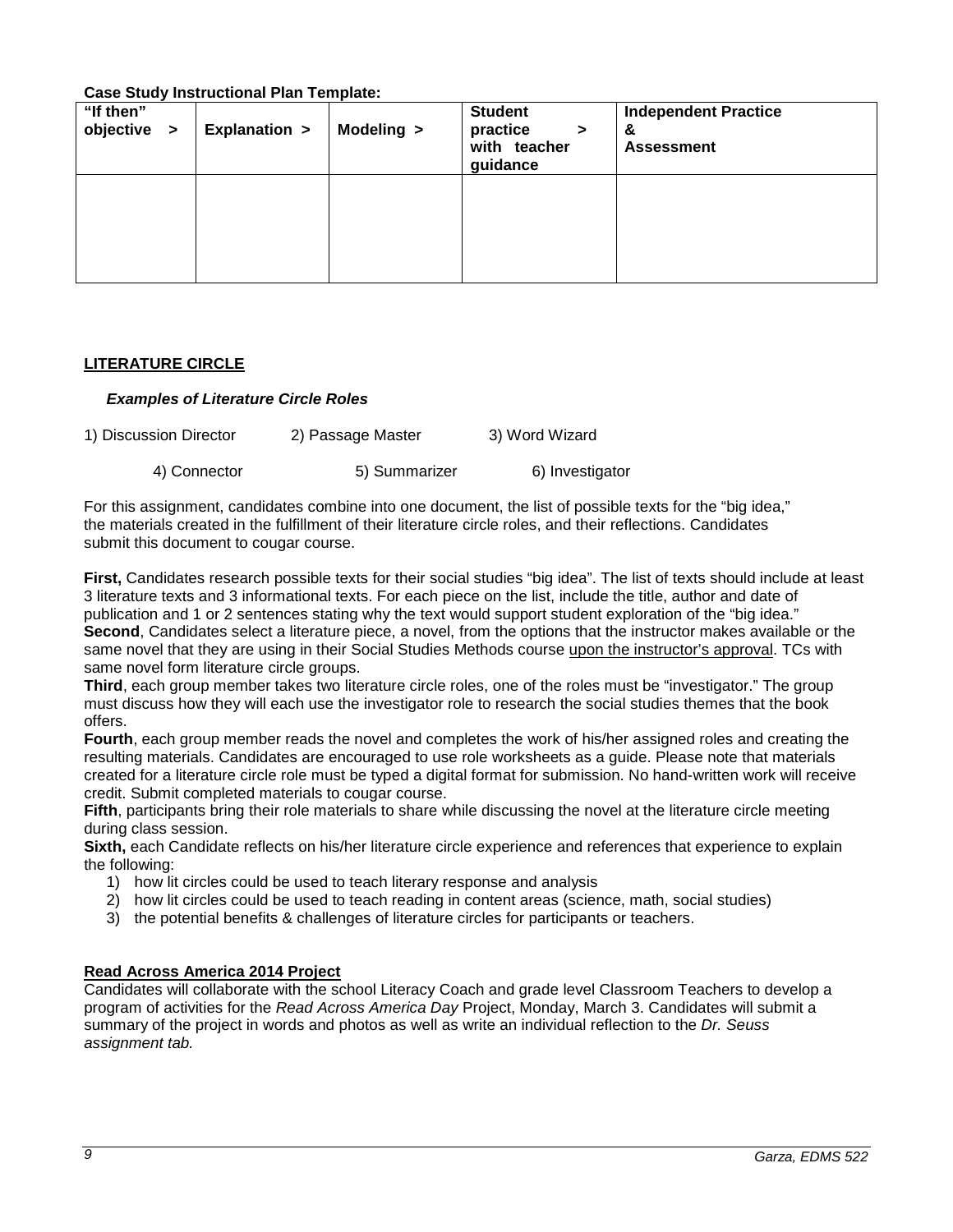# **SPRING 2014 COURSE SCHEDULE EDMS 522**

The instructor reserves the right to modify the schedule.

| <b>DATE</b>                                 | <b>TOPICS</b>                                                                                                                                                                                                                                                                                                                                 | <b>ASSIGNMENT &amp; READING</b>                                                                                                                                                      |
|---------------------------------------------|-----------------------------------------------------------------------------------------------------------------------------------------------------------------------------------------------------------------------------------------------------------------------------------------------------------------------------------------------|--------------------------------------------------------------------------------------------------------------------------------------------------------------------------------------|
| Session<br>1<br>Friday<br>Jan 24            | <b>Assessment in Literacy</b><br>Intro to Case Study & student profile, RAS,<br>anecdotal notes, scheduling IRI<br>Compare/contrast progress monitoring &<br>diagnostic assessment in relation to Tier 1<br>and Tier 2 RTI instruction                                                                                                        | Read:<br>Reutzel:<br>Ch 10 (lit assessment) & 430, 449 - 450                                                                                                                         |
|                                             | In-Class Workshop Activities:<br>Intro to workshop menu & If-Then Thinking<br>charts                                                                                                                                                                                                                                                          |                                                                                                                                                                                      |
| Session<br>2<br>Friday<br>Jan 31            | <b>Literary Response &amp; Analysis:</b><br>Intro to Lit Circles<br>Gathering texts: SS big idea<br>Research: Read Across America<br>Presentation: Lit Coach Silvia Garcia                                                                                                                                                                    | Read:<br>Online lit circles<br>vimeo.com/1195054;<br>www.youtube.com/watch?v=wlJJhP3frUQ<br>www.lauracandler.com                                                                     |
|                                             | In-Class Workshop Activities:<br><b>Activity focus: Expository Fluency</b><br>building fluency in upper grades with<br>expository texts, wide & repeated rdg,<br>phrasing, choral reading, unison, echo,<br>antiphonal<br><b>Literacy Case Study Check-in:</b><br>administering an IRI                                                        | Reutzel & Cooter:<br>p. 300-301 (lit circles)<br>Ch 12 (lit grades 4-8)<br>NEA Read Across America 2014<br>www.nea.org/grants/886.htm<br>www.nea.org/grants/plan-a-reading-event.htm |
| Session<br>3<br>Friday<br>Feb <sub>7</sub>  | Writing<br>Assign writing strategies<br><b>Writing Sample Analysis</b><br>Use a poem frame to write a poem, and<br>poem to write a paragraph (Valentine)<br>In-Class Workshop Activities:<br>Activity focus: Writing & Vocabulary<br>R.A.F.T.S and writing strategy demos<br>AW2, BKA, VKS<br>Lit Case Study check-in: IRI, writing<br>sample | Read<br>Reutzel:<br>Ch 8 (writing)<br>Ch 6 (vocab) & 531 & 433 & 295-296<br>AW2 (pp. 229-231, 531), a BKA (p. 434), and<br>a VKS (pp. 523, 524)                                      |
| Session<br>4<br>Friday<br>Feb 14            | In-Class Workshop Activities:<br><b>Activity focus: Expository Retelling</b><br>Lit Case Study check-in: using the grid to<br>conduct data analysis                                                                                                                                                                                           | Read:<br>Reutzel:<br>Chapter 7 (comprehension) & 271, 527, 278-9,<br>281-2 & 511, 512, 357<br>Data gathered from case study assessments,<br>data analysis grid                       |
| Session<br>5<br>Friday<br>Feb <sub>21</sub> | <b>Literature Circle</b><br>In-Class Workshop Activities:<br><b>Literacy Case Study Check-In: writing</b><br>strengths & needs; writing<br>recommendations                                                                                                                                                                                    | <b>Bring to class:</b><br>Completed role written work in preparation for<br>Lit Circle participation                                                                                 |